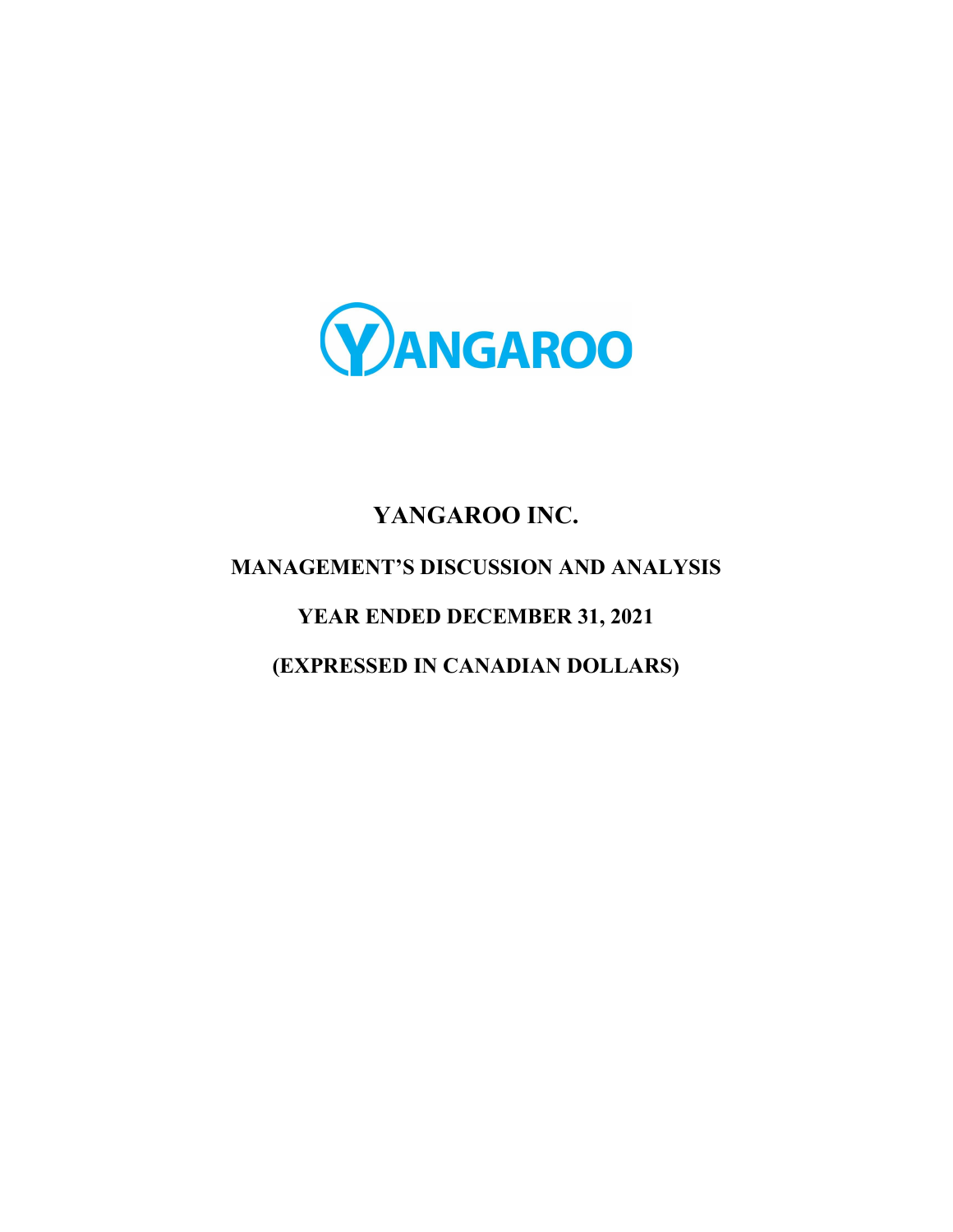# Introduction

Unless the context suggests otherwise, references to "the Company", "Yangaroo", "we", "us" or similar terms refer to YANGAROO Inc. This Management's Discussion and Analysis ("MD&A") is a discussion and review of operations, current financial position and outlook for Yangaroo and should be read in conjunction with the audited financial statements for the years ended December 31, 2021 (the "Financial Statements"), which are prepared in accordance with International Financial Reporting Standards ("IFRS"). The information below is prepared in accordance with IFRS and is presented in Canadian dollars, unless otherwise noted. Subsequent to year-end, the Company changes its reporting currency to be the United States dollar. See below Outlook section commentary for further detail.

# Forward Looking Information

The Company's reporting structure reflects how it manages its business and how it classifies its operations for planning and for measuring its performance. This MD&A contains assertions about the objective, strategies, financial conditions, outlook, revenue guidance, EBITDA guidance, and results of operations. These statements are considered "forward-looking" because they are based on current expectations of the Company's business, in those markets in which it operates, and on various estimates and assumptions.

These forward-looking statements describe the Company's expectations at May 2, 2022. The Company's actual results could be materially different from its expectations if known or unknown risks affect the business, or if the Company's estimates or assumptions turn out to be inaccurate. As a result, the Company cannot guarantee that any forward-looking statements will materialize. Forward-looking statements do not take into account the effects that transactions or non-recurring items, announced or occurring after the statements are made, may have on the business. The Company disclaims any intention or obligation to update any forward-looking statements, except as required by law, even if new information becomes available through future events or for any other reason. Risks that could cause the Company's actual results to differ materially from its current expectations are stated in the Risk Management section.

# Description of Business

Yangaroo is a software company that is the provider of workflow management solutions within the media and entertainment ecosystem. The Company's Digital Media Distribution System (DMDS) platform is a patented cloud-based technology that provides customers with a fully integrated workflow and broadcaster connected managed network for digital content delivery and related data management across the advertising, music, and entertainment award show markets.

YANGAROO Inc. is a publicly listed company incorporated on July 28, 1999 under the laws of Ontario as Musicrypt.com Inc. and changed to its present name on July 17, 2007. YANGAROO trades on the TSX Venture Exchange (TSX-V) under the symbol YOO and in the U.S. under OTCBB: YOOIF.

The address of the Company's corporate office and principal place of business is 67 Mowat Avenue, Suite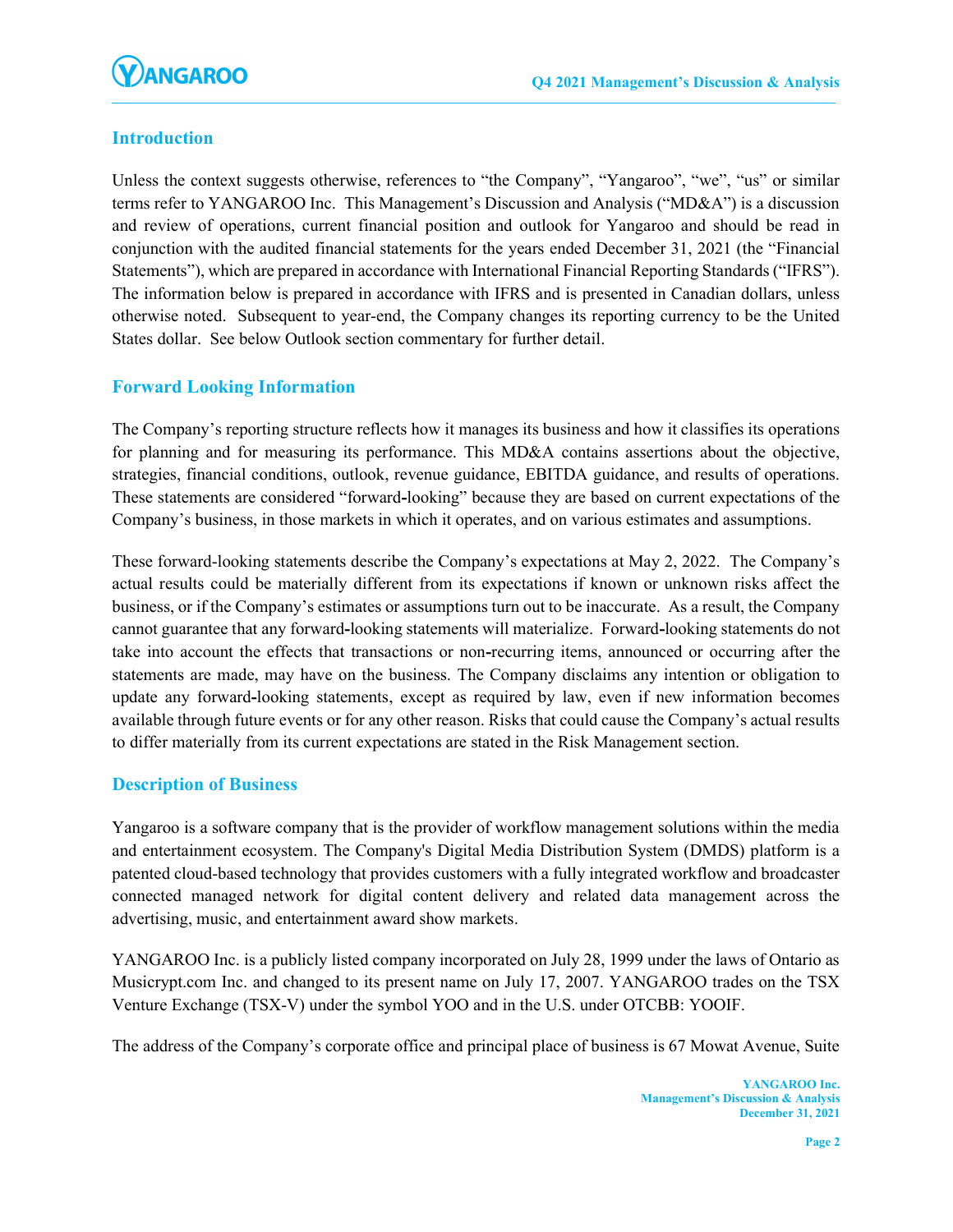### 535, Toronto, Ontario, M6K 3E3.

# COVID-19 Matters

The ongoing COVID-19 pandemic crisis continues to evolve rapidly and could have a material adverse impact on our business, affairs, operations, results of operations, financial condition, liquidity, availability of credit and foreign exchange exposure. COVID-19 is altering business and consumer activity in affected areas and beyond. The global response to the COVID-19 outbreak has resulted in, among other things, border closures, severe travel restrictions, the temporary shut-down of non-essential services and extreme fluctuations in financial and commodity markets. Additional measures may be implemented by one or more governments in jurisdictions where we operate. Labour shortages due to illness, isolation programs imposed by us or the government, or restrictions on the movement of personnel could result in a reduction or cessation of all or a portion of our operations. The extent to which the COVID-19 pandemic may impact our business and activities will depend on future developments which remain highly uncertain and cannot be predicted with confidence, such as the spread of the disease, the duration of the outbreak, severity of the coronavirus and actions taken by the Canadian and US authorities, the postponement, suspension, cancellation, rescheduling and resumption of sporting events, the impact of the pandemic on consumer and advertiser spending, and the ability or willingness of suppliers and vendors to provide products and services. If the coronavirus continues to spread at the current pace, disruption to consumer spending and trade could trigger a global recession. The actual and threatened spread of COVID-19 globally could also have a material adverse effect on the regional economies in which we operate, could continue to negatively impact stock markets, including the trading price of our common shares, could cause continued interest rate volatility and movements and could adversely impact our ability to raise capital. Any of these developments, and others, could have a material adverse effect on our business, affairs, operations, results of operations, financial condition, liquidity, availability of credit and foreign exchange exposure. In addition, because of the severity and global nature of the COVID-19 pandemic, it is possible that estimates in our financial statements could change in the near-term and the effect of any such changes could be material, which could result in, among other things, an impairment of non-current assets and a change in the expected credit losses on accounts receivable. We will monitor the situation and any impacts or potential impacts on our business on an ongoing basis.

> YANGAROO Inc. Management's Discussion & Analysis December 31, 2021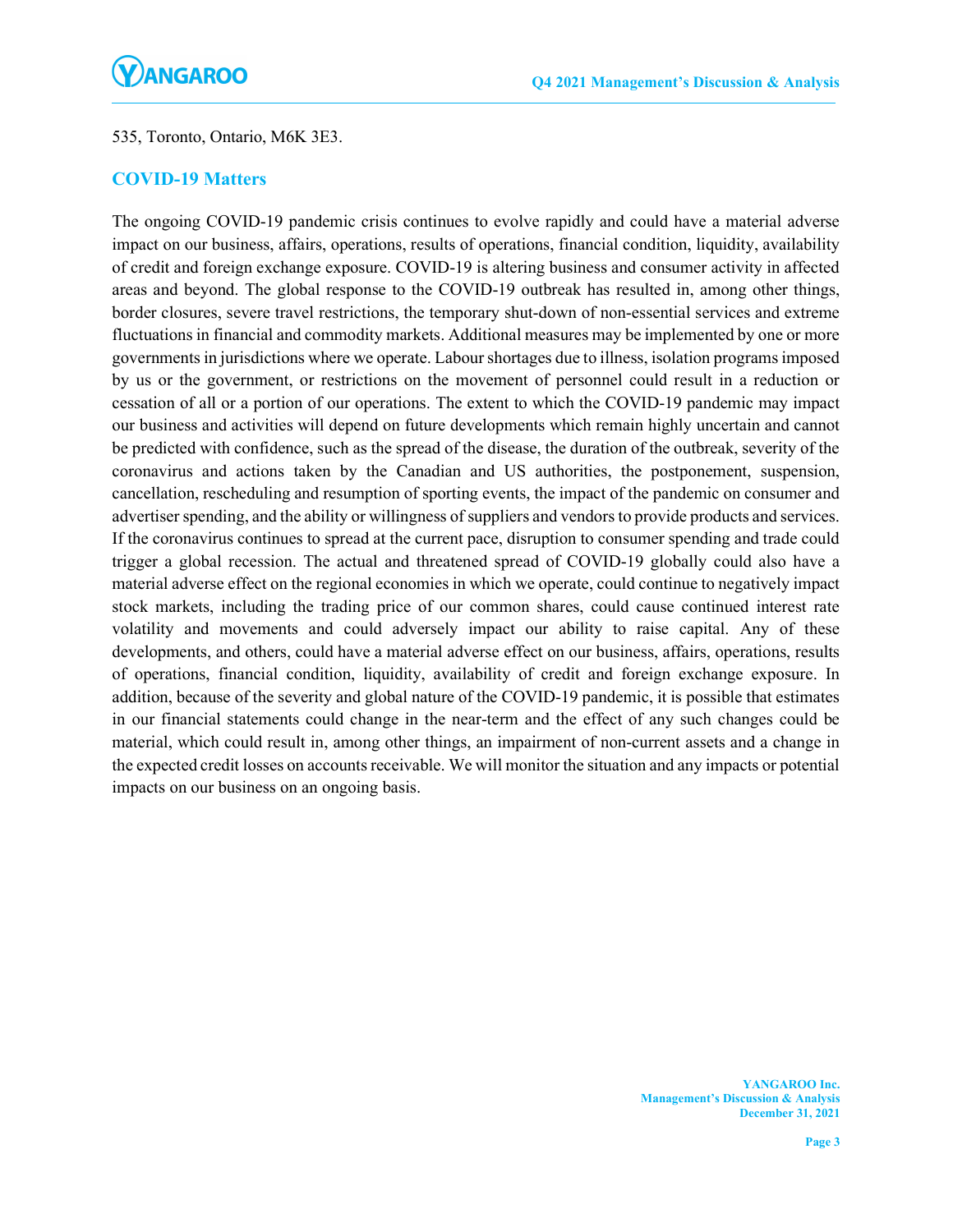# Outlook and Fourth Quarter Update

#### Q4'2021 Financial Highlights

- Revenue in Q4'2021 was \$2,923,261 compared to \$2,067,026 and \$3,059,383 in the fourth quarter of 2020 and the third quarter of 2021, respectively.
	- o Revenue increased by \$856,235 or 41% versus Q4'2020. The increase in revenue was primarily due to increased sales in the Yangaroo Advertising revenue stream of \$1,009,415 partially off-set by lower Yangaroo Music revenue of \$153,180. The increase in Yangaroo Advertising revenue is primarily attributed to the acquisition of Digital Media Services ("DMS"), which closed on May 21, 2021, and the inclusion of related customer revenue. The decrease in Yangaroo Music revenue is attributed to lower usage of our DMDS platform by independent music artists and lower recurring monthly fees from music customers.
	- o Revenue decreased by \$135,122 or 4% versus Q3'2021. The decrease in revenue is primarily attributed to lower sales in the Yangaroo Awards revenue stream of \$70,258, primarily attributed to seasonality with annual recurring customers, and lower sales in the Yangaroo Music revenue stream of \$105,092, primarily attributed to lower usage of our DMDS platform by independent music artists and lower recurring monthly fees from music customers.
- Operating expenses in Q4'2021 were \$3,261,105 compared to \$1,945,118 and \$3,051,964 in the fourth quarter of 2020 and the third quarter of 2021, respectively.
	- o Operating expenses increased by \$1,315,988 or 68% versus Q4'2020. The increase in operating expenses is primarily attributed to the inclusion of operating expenditures related to the acquisition of DMS as well as increases in promotional expenses, stock based compensation, and higher spending on technology.
	- o Operating expenses increased by \$209,141 or 7% versus Q3'2021. The increase in operating expenses is primarily attributed to higher marketing expenditures, related to higher promotion and sales activities as we exit the COVID-19 pandemic, higher salaries and consulting fees related to the issuance of restricted share units and related amortization costs, and higher general and administrative expenditures as they related to general legal work.
- $\triangleright$  Normalized EBITDA loss in Q4'2021 was \$204,812 in comparison to normalized EBITDA of \$817,821 in the fourth quarter of 2020 and normalized EBITDA of \$433,065 third quarter of 2021. The decrease in normalized EBITDA relative to the prior quarters is primarily attributed to higher salaries and consulting expenses as well as higher general and administrative expenses, both attributed primarily to the acquisition of DMS, in addition to higher technology expenses as we continue to invest in our DMDS platform.
- $\triangleright$  During 2021 the Company completed a change in functional currency from the Canadian dollar to the US dollar. Beginning with the first quarter of 2022, the Company plans to report in US dollars,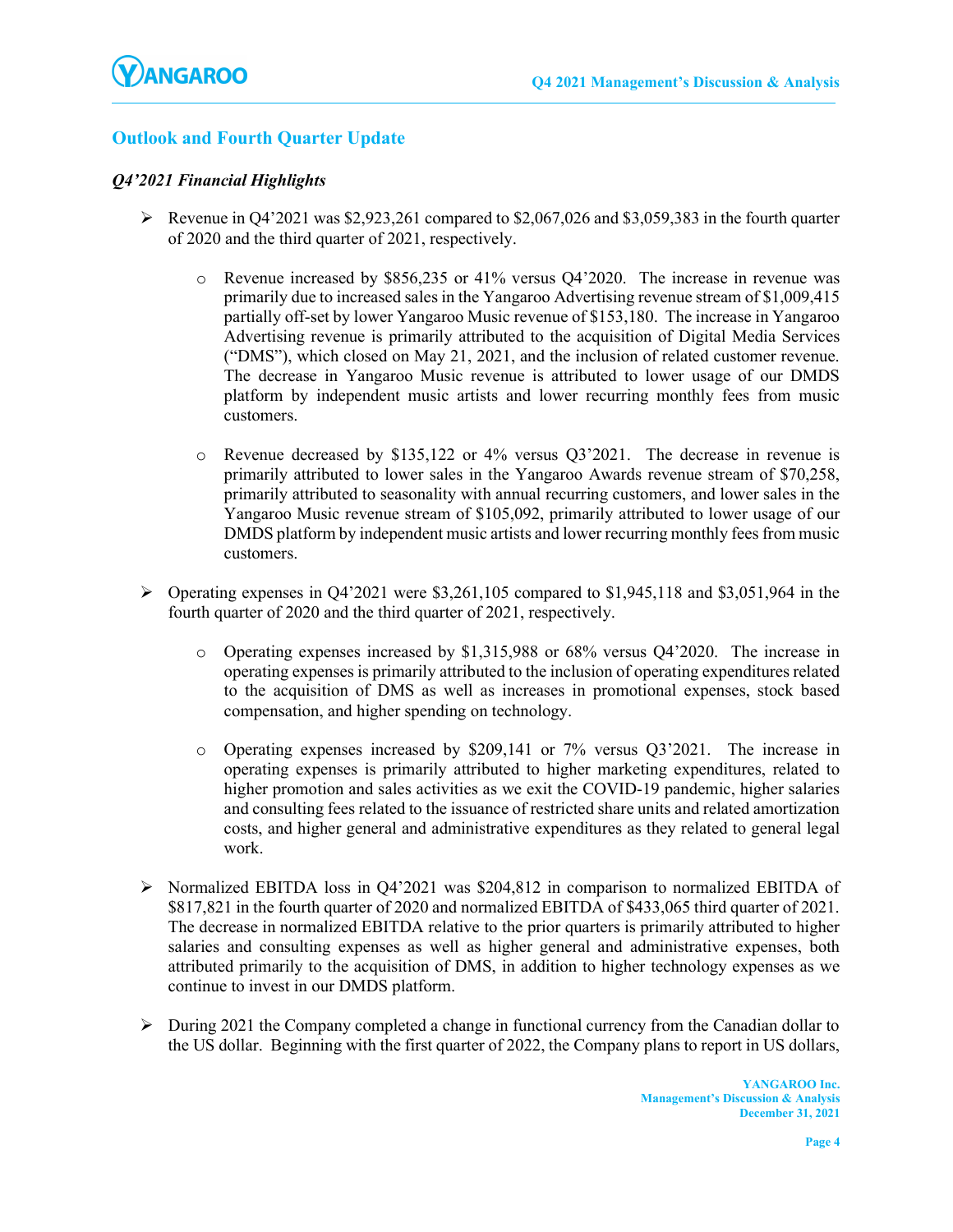

with the final Canadian dollar reporting occurring in the current financial statements and MD&A for the fourth quarter ended 2021.

#### Q4'2021 Operational Highlights

#### Business Developments & Advancements

- Yangaroo announced a partnership with INNOVID Corp. (NYSE: CTV) expanding on our TV broadcast destinations to now include Connected Television (CTV) and digital video publishers. As advertising spend and placement expands cross media and further into ad supported streaming services, this is a key strategic development for the Company.
- Yangaroo launched an advertising Analytics service. The service expands our current TV ad delivery platform by offering further insight on factual ad occurrences, audience impressions, and ad space cost estimations to assist with advertiser's media buying decisions.
- $\triangleright$  Yangaroo announced a strategic alliance with 'The TEAMS Company (TTC)', owned by Cast & Crew, adding the ability to connect certain talent and rights management usage to Yangaroo's TV advertising deliveries. This relationship aims to improve our advertiser's ability to track and analyze their talent and rights management obligations.
- $\triangleright$  Yangaroo launched its new TV Clearance online service, offering both a white glove and self-serve capability on the DMDS platform to manage TV legal clearance submissions and substantiations. The platform directly connects the advertiser or submitters submitting TV legal approval requests to the broadcasters legal/clearance departments.

These new advertising offerings aim to provide more powerful and comprehensive solutions for advertising customers. These advancements also further increase our unique selling proposition in the highly competitive advertising delivery industry.

 Yangaroo announced the signing of a multi-year agreement with Universal Music Canada, continuing with our leading music promotion services across Canada, USA, and Latin American markets. The long-term service agreement formalizes our long-standing business relationship with Universal Music Canada.

#### Technology Development

Our technology development efforts contributed to the aforementioned advancements, along with completing the following initiatives:

 $\triangleright$  Single Page Application; A crucial evolution of the platform that allows the development team to add new features and functionality much more efficiently.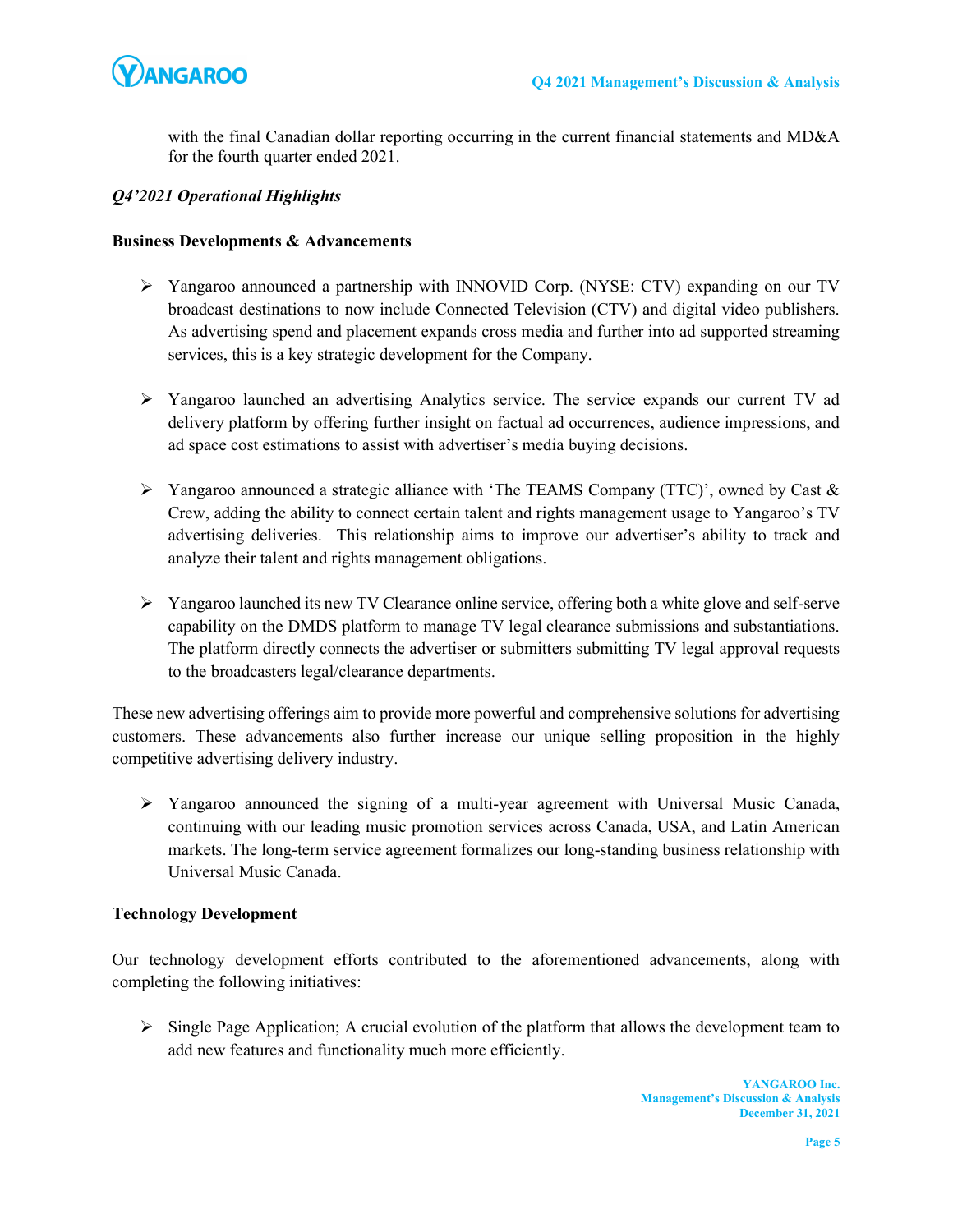- Released V3.0 of the Awards Platform; removing old software code constraints and providing an ability to sell and support the latest judging functionality to a broader customer base.
- $\triangleright$  Implementing certain platform features within DMDS to support the final transitioning of the DMS acquired clients.

#### Q4'2021 Update on the DMS acquisition

- $\triangleright$  Successfully completed the transitioning of all acquired customers from the acquired DMS platform onto Yangaroo's DMDS platform.
- $\triangleright$  Terminated the 3<sup>rd</sup> party licensing and maintenance agreement acquired from DMS related to their technology platform. Annual estimated savings are estimated to be in excess of USD \$250,000 beginning in 2022.
- Integrating the DMS workflow processes, employees, and administrative tasks into Yangaroo's current business practices thereby creating a unified single operating entity.

We expect to realize synergies from this integration in the second half of 2022.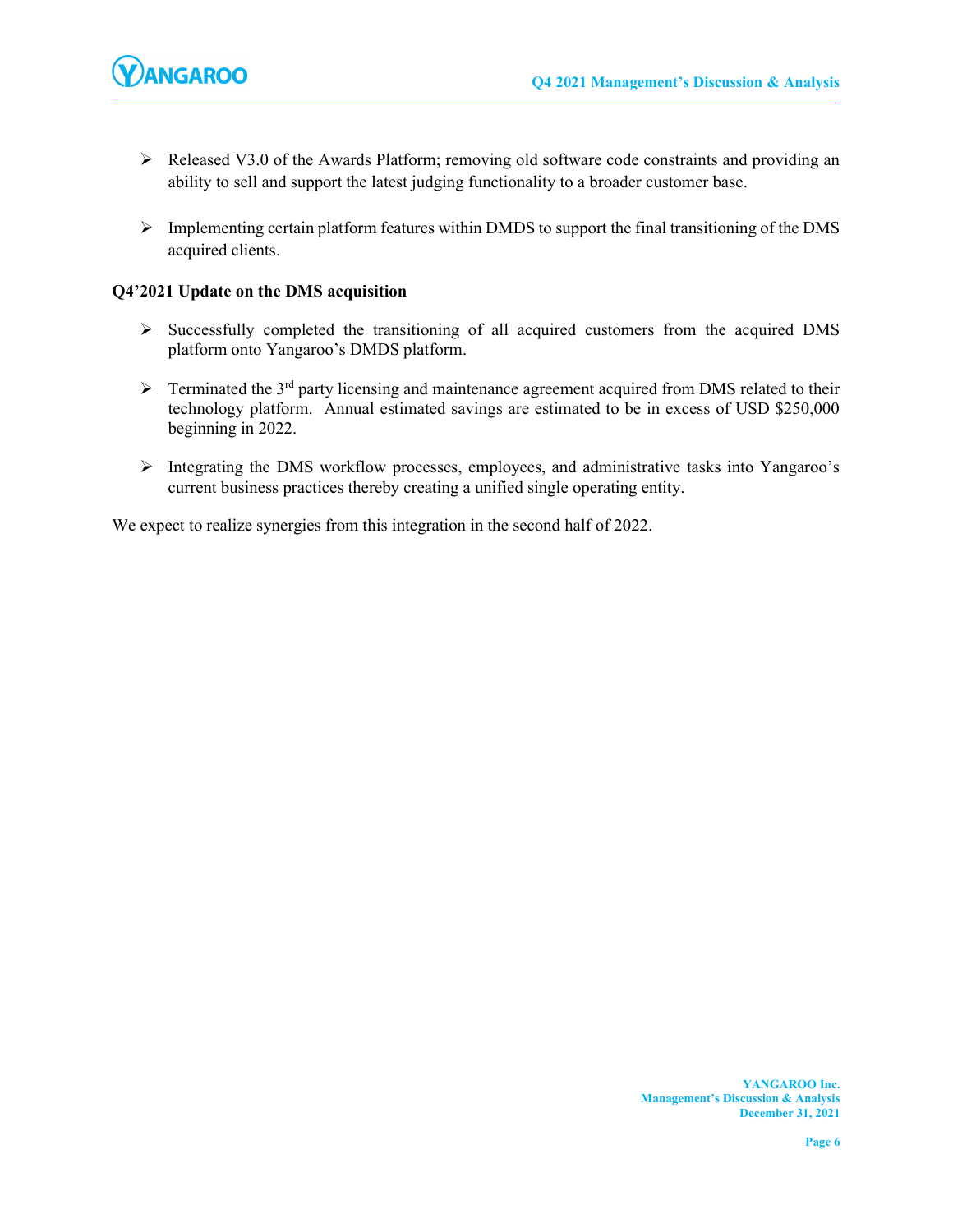

# Results of Operations

# Summary of Quarterly Results

|                                        |              | Q <sub>4</sub> |    | Q3        |                    | Q <sub>2</sub> |                           | Q1        |
|----------------------------------------|--------------|----------------|----|-----------|--------------------|----------------|---------------------------|-----------|
|                                        |              | 2021           |    | 2021      |                    | 2021           |                           | 2021      |
| Cash and cash equivalents              | $\mathbb{S}$ | 973,988        | \$ | 1,620,491 | \$                 | 1,284,491      | $\mathbb{S}$              | 2,339,122 |
| Working capital                        | \$           | 1,156,058      | \$ | 2,529,705 | $\mathbf{\hat{S}}$ | 2,474,561      | \$                        | 3,300,913 |
| Liquidity                              | \$           | 2,723,988      | \$ | 3,370,491 | \$                 | 3,034,491      | \$                        | 3,339,122 |
|                                        |              |                |    |           |                    |                |                           |           |
| Revenue                                | \$           | 2,923,261      | \$ | 3,059,383 | $\mathbb{S}$       | 2,152,833      | $\boldsymbol{\mathsf{S}}$ | 1,560,547 |
| Operating expenses                     | \$           | 3,261,105      | \$ | 3,051,964 | \$                 | 2,049,286      | \$                        | 1,181,309 |
| Other expenses (income)                | \$           | 33,501         | \$ | 4,960     | $\mathbb{S}$       | 131,938        | $\mathbf S$               | 41,456    |
| Income (loss) for the period           | \$           | (371, 345)     | \$ | 2,459     | \$                 | (28, 391)      | \$                        | 337,782   |
| Reconciling items:                     |              |                |    |           |                    |                |                           |           |
| Interest income                        | \$           | (28)           | \$ | 176       | \$                 | (43)           | $\mathcal{S}$             | (711)     |
| Interest expense                       | \$           | 79,443         | \$ | 81,604    | \$                 | 31,627         | \$                        | 2,732     |
| Depreciation of property and equipment | \$           | 159,463        | \$ | 290,170   | \$                 | 154,309        | \$                        | 65,308    |
| Income tax expense                     | \$           | 8,179          | \$ |           | \$                 |                | \$                        |           |
| <b>EBITDA</b>                          | \$           | (124, 288)     | \$ | 374,409   | \$                 | 157,502        | \$                        | 405,111   |
| <b>EBITDA Margin %</b>                 |              | $-4.25%$       |    | 12.24%    |                    | 7.32%          |                           | 25.96%    |
| Income (loss) per share - basic        | \$           | (0.01)         | \$ | 0.00      | \$                 | (0.00)         | $\mathbf S$               | 0.01      |
| Income (loss) per share - diluted      | \$           | (0.01)         | \$ | 0.00      | \$                 | (0.00)         | \$                        | 0.01      |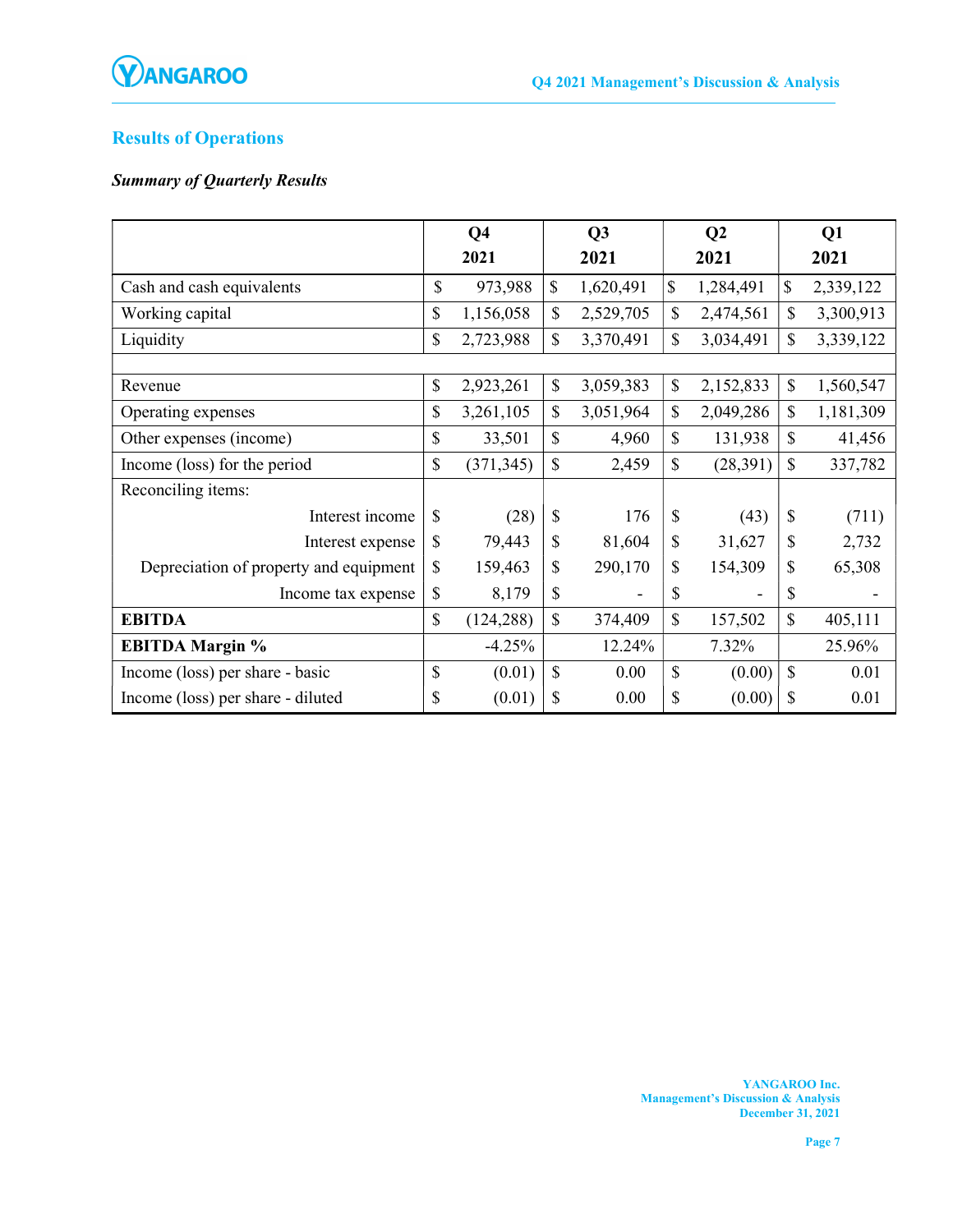

|                                        |              | Q <sub>4</sub> |    | Q3        | Q <sub>2</sub> |           | Q1            |            |
|----------------------------------------|--------------|----------------|----|-----------|----------------|-----------|---------------|------------|
|                                        |              | 2020           |    | 2020      |                | 2020      |               | 2020       |
| Cash and cash equivalents              | \$           | 1,861,253      | \$ | 2,284,109 | \$             | 1,823,200 | $\mathbb{S}$  | 1,973,686  |
| Working capital                        | \$           | 3,104,469      | \$ | 3,122,343 | $\mathbb{S}$   | 2,722,393 | $\mathcal{S}$ | 2,723,000  |
| Liquidity                              | $\mathbb{S}$ | 2,861,253      | \$ | 3,284,109 | $\mathbb{S}$   | 2,823,200 | $\mathcal{S}$ | 2,973,686  |
|                                        |              |                |    |           |                |           |               |            |
| Revenue                                | \$           | 2,067,026      | \$ | 1,921,312 | \$             | 1,586,695 | $\mathcal{S}$ | 2,372,767  |
| Operating expenses                     | \$           | 1,945,118      | \$ | 1,514,515 | $\mathbb{S}$   | 1,585,604 | $\mathbb{S}$  | 1,942,380  |
| Other expenses (income)                | \$           | 155,315        | \$ | 22,167    | $\mathcal{S}$  | 70,958    | $\mathbb{S}$  | (198, 222) |
| Income (loss) for the period           | $\mathbf S$  | (33, 407)      | \$ | 384,630   | $\mathcal{S}$  | (69, 867) | $\mathcal{S}$ | 628,609    |
| Reconciling items:                     |              |                |    |           |                |           |               |            |
| Interest income                        | \$           | (773)          | \$ | (1,166)   | \$             | (1,717)   | \$            | (3,695)    |
| Interest expense                       | \$           | 3,261          | \$ | 3,749     | \$             | 7,665     | $\mathcal{S}$ | 8,313      |
| Depreciation of property and equipment | \$           | 67,389         | \$ | 65,454    | \$             | 68,043    | $\mathbb{S}$  | 71,311     |
| Income tax expense                     | \$           |                | \$ | -         | \$             |           | $\mathcal{S}$ |            |
| <b>EBITDA</b>                          | $\mathbf S$  | 36,470         | \$ | 452,666   | $\mathbb{S}$   | 4,124     | $\mathbf S$   | 704,538    |
| <b>EBITDA Margin %</b>                 |              | 1.76%          |    | 23.56%    |                | 0.26%     |               | 29.69%     |
| Income (loss) per share - basic        | \$           | (0.00)         | \$ | 0.01      | $\mathbb{S}$   | (0.00)    | $\mathcal{S}$ | 0.01       |
| Income (loss) per share - diluted      | \$           | (0.00)         | \$ | 0.01      | \$             | (0.00)    | \$            | 0.01       |

# EBITDA

For the quarter ended December 31, 2021, the Company's EBITDA loss was \$124,288, a decrease of \$160,757 year over year and a decrease of \$498,697 compared to the quarter ended September 30, 2021. The decrease in EBITDA from prior year is primarily due to fees being incurred during the year relating to the acquisition of DMS. The decrease in EBTIDA from the prior quarter is primarily attributed to a droppage in Music and Award show revenue, as well as increasing operating expenses in salaries, marketing, and general administrative costs.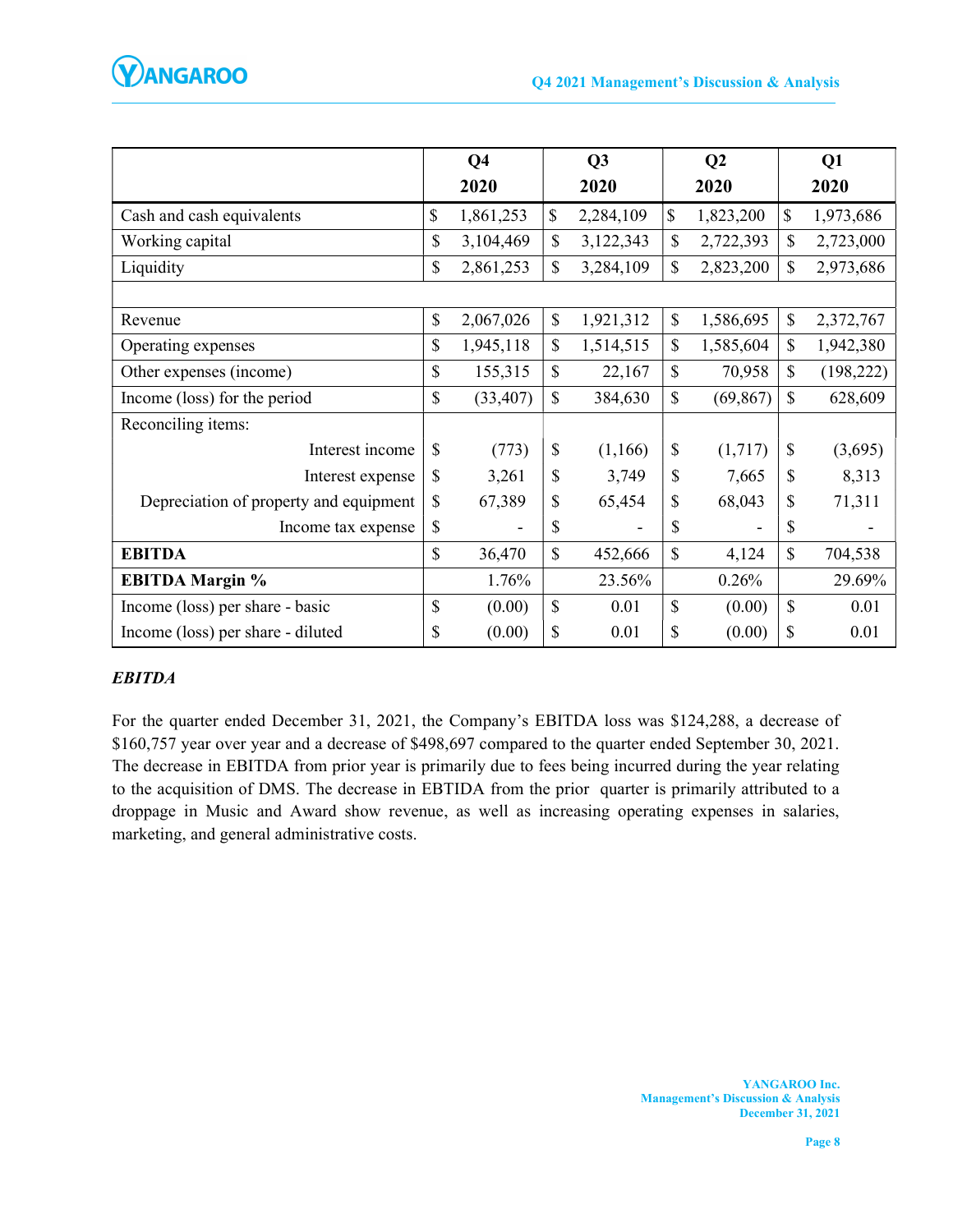

# Normalized EBITDA

Normalized EBITDA excludes the impact of any non-recurring and non-cash operating expenses, therefore representing normalized cash flows from operations.

|                                 | Q <sub>4</sub><br>2021 |            |               | Q3<br>2021 |    | Q <sub>2</sub><br>2021 |               | Q1<br>2021 |
|---------------------------------|------------------------|------------|---------------|------------|----|------------------------|---------------|------------|
| EBITDA (loss)                   | \$                     | (124, 288) | \$            | 374,409    | \$ | 157,502                | \$            | 405,111    |
| Reconciling items:              |                        |            |               |            |    |                        |               |            |
| Stock option expenses           | \$                     | 131,085    | \$            | 84,214     | \$ | 5,346                  | \$            | 8,584      |
| Acquisition fees                | \$                     | (157,515)  | \$            | 51,262     | \$ | 382,312                | \$            |            |
| Restructuring expenses          | \$                     |            | \$            |            | \$ |                        | \$            |            |
| Foreign exchange loss (gain)    | \$                     | (54,094)   | \$            | (76, 820)  | \$ | 100,354                | \$            | 39,435     |
| <b>Normalized EBITDA (loss)</b> | \$                     | (204, 812) | $\mathcal{S}$ | 433,065    | \$ | 645,514                | $\mathcal{S}$ | 453,129    |
| <b>Normalized EBITDA</b>        |                        | $-7.01\%$  |               | 14.16%     |    | 29.98%                 |               | 29.04%     |
| Margin %                        |                        |            |               |            |    |                        |               |            |

|                                             | Q <sub>4</sub> |         |              | Q3      |               | Q <sub>2</sub> | Q1            |            |  |
|---------------------------------------------|----------------|---------|--------------|---------|---------------|----------------|---------------|------------|--|
|                                             |                | 2020    |              | 2020    |               | 2020           |               | 2020       |  |
| EBITDA (loss)                               | \$             | 36,470  | $\mathbb{S}$ | 452,666 | \$            | 4,124          | \$            | 704,538    |  |
| Reconciling items:                          |                |         |              |         |               |                |               |            |  |
| Stock option expenses                       | $\mathcal{S}$  | 16,413  | \$           | 30,049  | $\mathcal{S}$ | 49,567         | $\mathcal{S}$ | 58,345     |  |
| Acquisition fees                            | \$             |         | \$           |         | \$            |                | \$            |            |  |
| Restructuring expenses                      | \$             | 612,112 | \$           |         | \$            |                | $\mathcal{S}$ |            |  |
| Foreign exchange loss (gain)                | $\mathcal{S}$  | 152,827 | \$           | 19,584  | $\mathcal{S}$ | 65,010         | \$            | (202, 841) |  |
| <b>Normalized EBITDA (loss)</b>             | \$             | 817,821 | \$           | 502,299 | \$            | 118,701        | $\mathcal{S}$ | 560,042    |  |
| <b>Normalized EBITDA (loss)</b><br>Margin % |                | 39.57%  |              | 26.14%  |               | 7.48%          |               | 23.60%     |  |

For the quarter ended December 31, 2021, the Company's normalized EBITDA loss was \$204,812, a decrease of \$1,022,633 year over year and a decrease of \$637,877 compared to the quarter ended September 30, 2021. The decrease in normalized EBITDA versus prior year and quarter are primarily attributed to an increase in operating expenses in salaries, marketing, and general administrative costs during the year.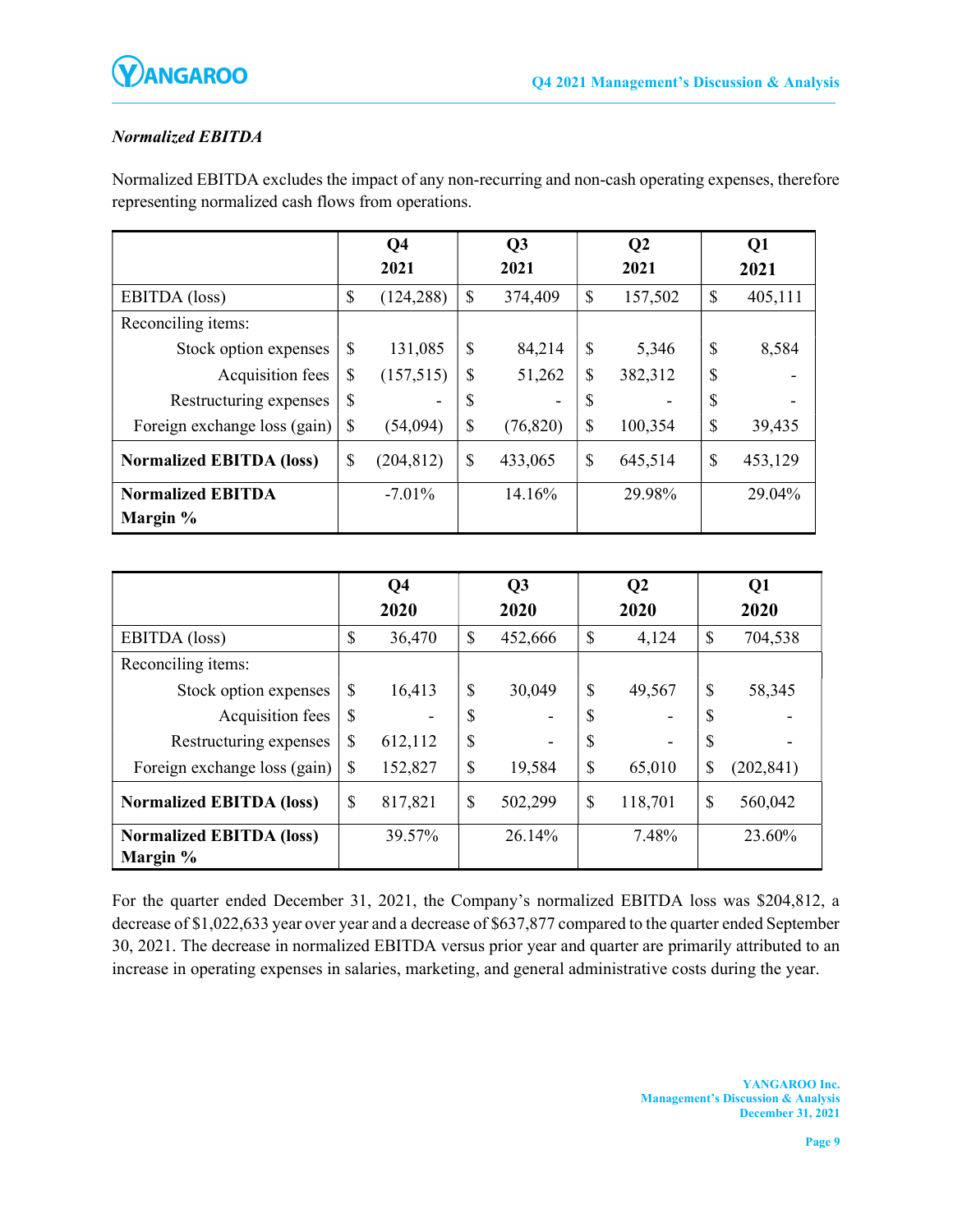# Intangible Assets – Development Costs

During the three and twelve months ended December 31, 2021, we capitalized product development costs of \$153,505 and \$732,996 (2020 - \$nil). The significant new projects for the year ended December 31, 2021 consisted of new features in the Advertising platform, improvements in the user interface in the Music and Awards platforms, and significant new enhancements to the platform core technology infrastructure. In assessing whether costs can be capitalized for improvements, we exercise significant judgement when considering the extent of the improvement and whether it is substantial, whether it is sufficiently separable and whether expected future economic benefits are derived from the improvement itself. Factors considered in assessing the extent of the improvement include, but are not limited to, the degree of change in functionality and the impact of the project on the ability that we will be able to attract customers to our products and increase customer engagement with our products. Costs that do not meet these criteria, such as enhancements and routine maintenance, are expensed when incurred. Future economic benefits from these capitalized projects include net cash flows from future advertising and music revenue, which are dependent upon our ability to attract customers to our products and increase customer engagement with our products, and may also include anticipated cost savings, depending upon the nature of the development project.

### Revenue

For the quarter ended December 31, 2021 revenue was \$ 2,923,261, an increase of \$856,235 or 41% over the same period in 2020 and a decrease of \$136,122 or 4% from the previous quarter (September 30, 2021 - \$3,059,383).

|                      | Q4 2021     | Q4 2020     | <b>S</b> Change | % Change |
|----------------------|-------------|-------------|-----------------|----------|
| Advertising          | \$2,135,526 | \$1,126,111 | 1,009,415       | 90%      |
| Entertainment        | 787,735     | 940,915     | (153, 180)      | $-16%$   |
| <b>Total Revenue</b> | \$2,923,261 | \$2,067,026 | 856,235         | 41%      |

# (i) Advertising

The Company earned advertising revenue of \$2,135,526 in the current quarter, an increase of \$1,126,111 or 90% over the same period in 2020 and an increase of \$30,703 or 1% versus the previous quarter (September 30, 2021 - \$2,104,823). The increase from the previous quarter and year is primarily attributed to the Company's acquisition of DMS on May 2021 and the inclusion of related customer revenue.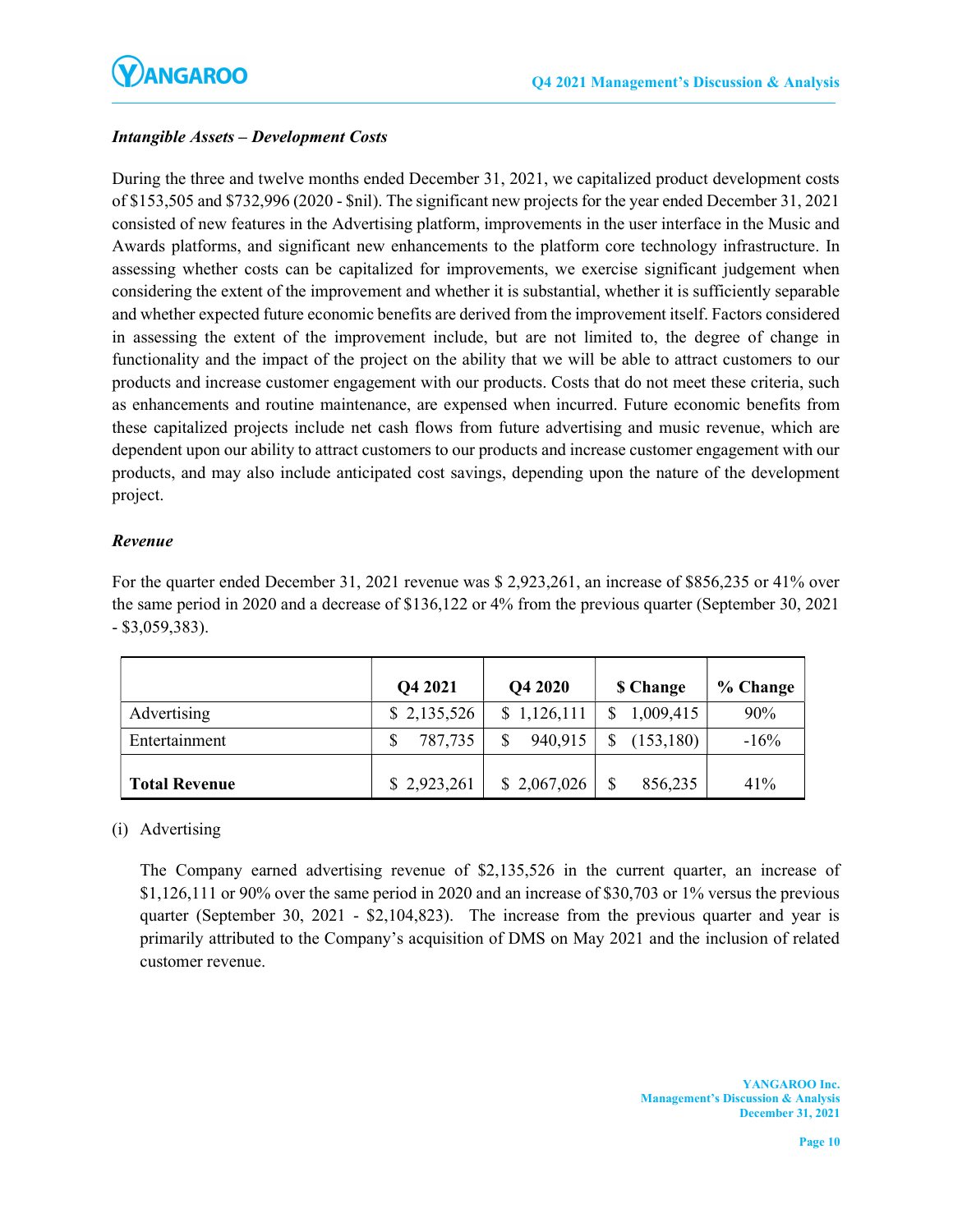# (ii) Entertainment

The Company earned entertainment revenue of \$787,735 in the current quarter, representing a decrease of \$153,180 or 16% over the same period in 2020 and a decrease of \$166,825 or 17% versus the previous quarter (September 30, 2021 - \$954,563). The decrease in revenue from the prior year and quarter is primarily attributed to lower volumes of music audio and video delivery usage of our DMDS platform by independent artists. The lower sales revenue in the Awards revenue stream can be primarily attributed to cash-flow seasonality related to certain customers.

|                                           | Q <sub>4</sub><br>2021 |           | Q <sub>4</sub><br>2020 |                          | <b>\$ Change</b>          |            | % Change |
|-------------------------------------------|------------------------|-----------|------------------------|--------------------------|---------------------------|------------|----------|
| Salaries and consulting                   | \$                     | 2,441,476 | $\mathbb{S}$           | 1,017,507                | $\boldsymbol{\mathsf{S}}$ | 1,423,969  | 140%     |
| Marketing and promotion                   | \$                     | 125,183   | \$                     | 9,596                    | $\mathcal{S}$             | 115,587    | 1205%    |
| General and administrative                | \$                     | 383,697   | $\mathcal{S}$          | 110,758                  | $\mathcal{S}$             | 272,939    | 246%     |
| Technology development                    | \$                     | 308,801   | \$                     | 127,756                  | \$                        | 181,045    | 142%     |
| Depreciation of property and<br>equipment | \$                     | 159,463   | $\mathbb{S}$           | 67,389                   | $\mathcal{S}$             | 92,074     | 137%     |
| <b>Acquisition Fees</b>                   | \$                     | (157,515) | $\mathcal{S}$          | $\overline{\phantom{a}}$ | \$                        | (157,515)  | $-100\%$ |
| <b>Restructuring Fees</b>                 | \$                     |           | \$                     | 612,112                  | \$                        | (612, 112) | $-100%$  |
| <b>Total operating expenses</b>           | \$                     | 3,261,105 | \$                     | 1,945,118                | \$                        | 1,315,987  | 68%      |

# Operating Expenses

Total operating expenses for the quarter ended December 31, 2021 were \$3,261,105, an increase of \$1,345,987 or 68% over the prior year period and an increase of \$209,141 or 7% from the previous quarter (September 30, 2021 - \$3,051,964).

# (i) Salaries and Consulting

Salaries and consulting expense for the quarter ended December 31, 2021 was \$2,2441,476 representing an increase of \$1,423,969 over the same period in the prior year and an increase of \$253,942 from the previous quarter (September 30, 2021 - \$2,187,534). Salaries and consulting expenses were higher compared to the prior year period primarily due the higher headcount from the DMS acquisition. Expenses were higher compared to prior quarter due to higher stock based compensation expense, consulting fees, bonuses and stoppage of CEWS support during the quarter compared to Q3 2021.

(ii) Marketing and Promotion

Marketing and promotion expense for the quarter ended December 31, 2021 was \$125,183 representing an increase of \$115,587 versus the prior year period and an increase of \$119,024 versus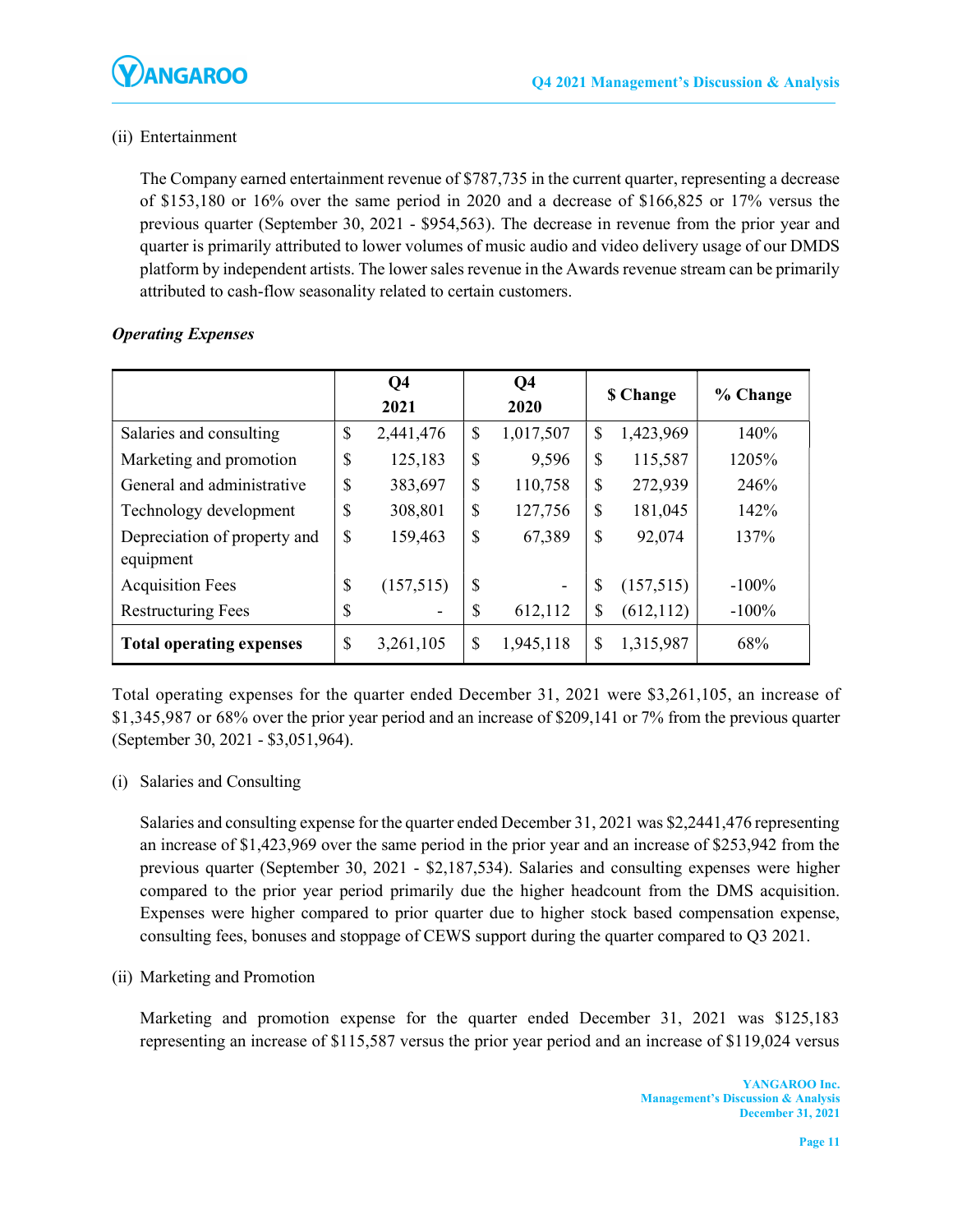

the prior quarter (September 30, 2021 - \$6,159). The increase from the previous year period and previous quarter is primarily attributed to the higher travel, conferences and other marketing activities as travel restrictions relating to the pandemic begin to loosen up.

(iii) General and Administrative

General and administrative expense for the quarter ended December 31, 2021 was \$383,697 representing an increase of \$272,939 over the same period in the prior year and an increase of \$158,562 from the previous quarter (September 30, 2021 - \$225,135). The increase from the previous year period and previous quarter is primarily attributed the increase in professional fees, non-capitalizable rent expense, and telephone/internet costs.

(iv) Technology Development

Technology development expense, excluding the aforementioned capitalized technology development costs, for the quarter ended December 31, 2021, was \$308,801 representing an increase of \$181,045 over the same period in the prior year and an increase of \$17,097 from the previous quarter (September 30, 2021 - \$291,704). The increase from the prior-year and previous quarter is primarily attributed to higher expenses resulting from the DMS acquisition and relating to production and offline delivery as well as software licenses.

(v) Acquisition Fees

In Q4 2021, the Company adjusted certain acquisition fee expenses, initially recorded in Q2'2021, and recorded a credit due to an adjustment for the purchase price acquisition valuation.

#### Net (Loss) Income and Comprehensive (Loss) Income

The Company generated net loss of \$371,345 in the current quarter, a decrease of \$337,938 from the same period in the prior year and a decrease of \$373,805 versus the previous quarter (September 30, 2021 – net income of \$2,459). On May 21, 2021, following the DMS acquisition, the Company completed a functional currency change to US dollars. This resulted in the Company recognizing \$173,563 in other comprehensive income relating to foreign currency translation. The Company generated net comprehensive loss of \$197,782 in the current quarter, a decrease of \$164,375 from the same period in the prior year and a decrease of \$200,242 versus the previous quarter (September 30, 2021 – net comprehensive income of \$2,459). The reasons for the changes from the prior year and previous quarter are consistent with those of Revenue, Operating Expenses, EBITDA and Normalized EBITDA discussions above.

# Corporate Activities

On May 21, 2021, the Company closed the acquisition of the business of Digital Media Solutions Inc. ("DMS") and its subsidiaries. Total purchase price was USD \$5.5 million ("Total Consideration") in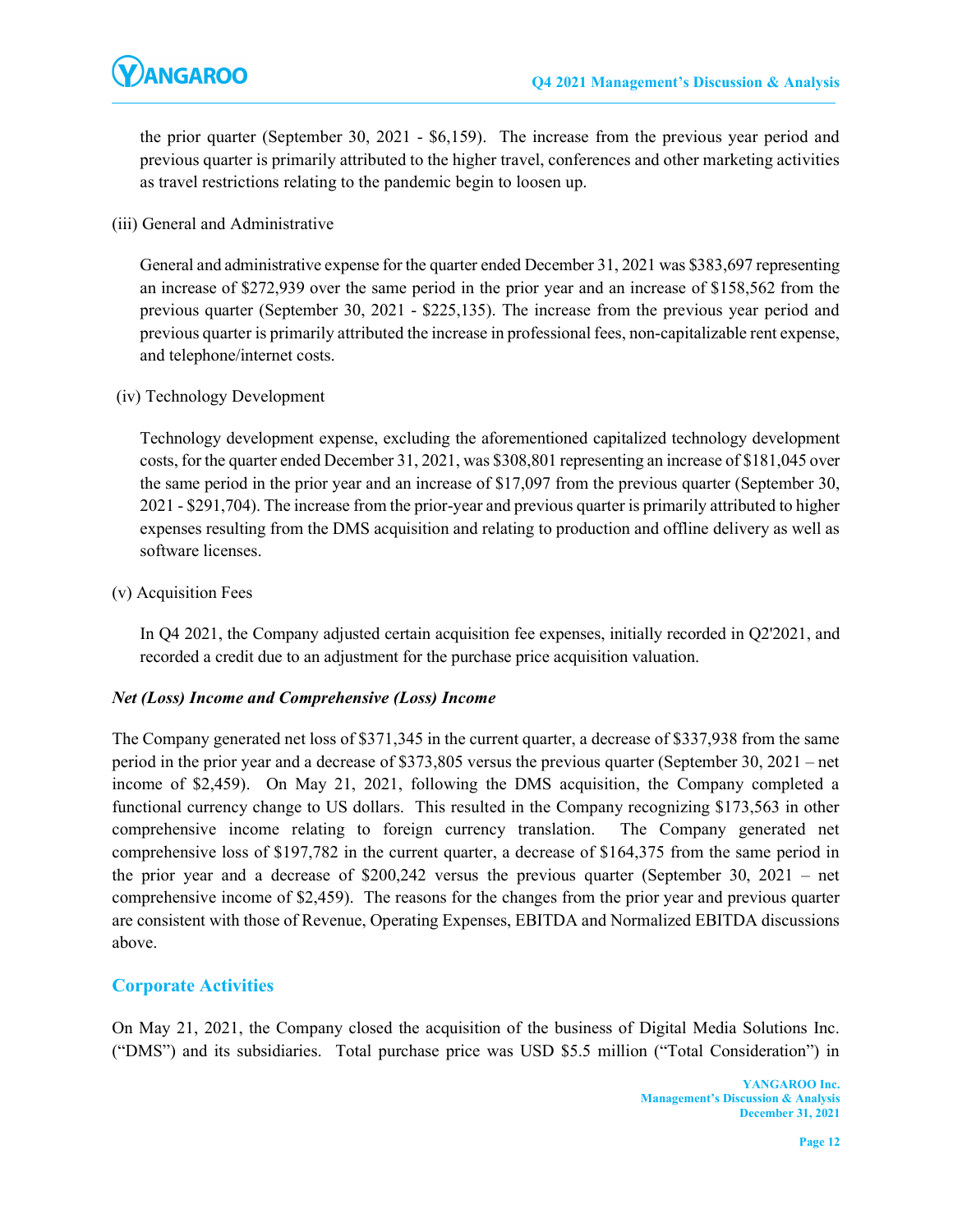addition to customary closing fees and purchase price adjustments. On closing, the Company paid USD \$2.5 million ("Base Consideration") with an additional USD \$3.0 million ("Earn-Out Consideration") payable in annual installments over three years ("Earn-Out Period"). The Earn-Out Consideration is contingent on the DMS business hitting certain revenue targets over the Earn-Out Period that are linked to the DMS' fiscal-year 2019 revenue metrics.

In connection with the acquisition, on May 21, 2021, the Company closed a \$5.0 million credit facility with the National Bank of Canada. Included in the credit facility is a \$3.25 million term acquisition facility and a \$1.75 million revolving credit facility.

# Use of Non-IFRS Financial Measures

The following non-IFRS definitions are used in this MD&A because management believes that they provide useful information regarding the Company's ongoing operations. Readers are cautioned that the definitions are not recognized measures under IFRS, do not have standardized meanings prescribed by IFRS, and should not be construed to be alternatives to revenues and net earnings determined in accordance with IFRS or as an indicator of performance, liquidity or cash flows. The Company's method of calculating these measures may differ from the methods used by other entities and accordingly, these measures may not be comparable to similarly titled measures used by other entities or in other jurisdictions.

EBITDA as defined by the Company means Earnings Before Interest and financing costs (net of interest income), Income Taxes, Depreciation and Amortization, and other nonrecurring items. EBITDA is derived from the statements of comprehensive income (loss) and can be computed as revenues less salaries and consulting expenses and property, technology, marketing and administration expenses.

EBITDA Margin as defined by the Company means EBITDA as a percentage of revenue.

Working capital as defined by the Company means current assets less current liabilities.

Liquidity as defined by the Company means cash and cash equivalents plus available capacity in the Company's revolving credit facility.

The Company believes EBITDA, EBITDA margin, revenue, operating expenses, and working capital, are useful measures because they provide information to both management and investors with respect to the operating and financial performance of the Company.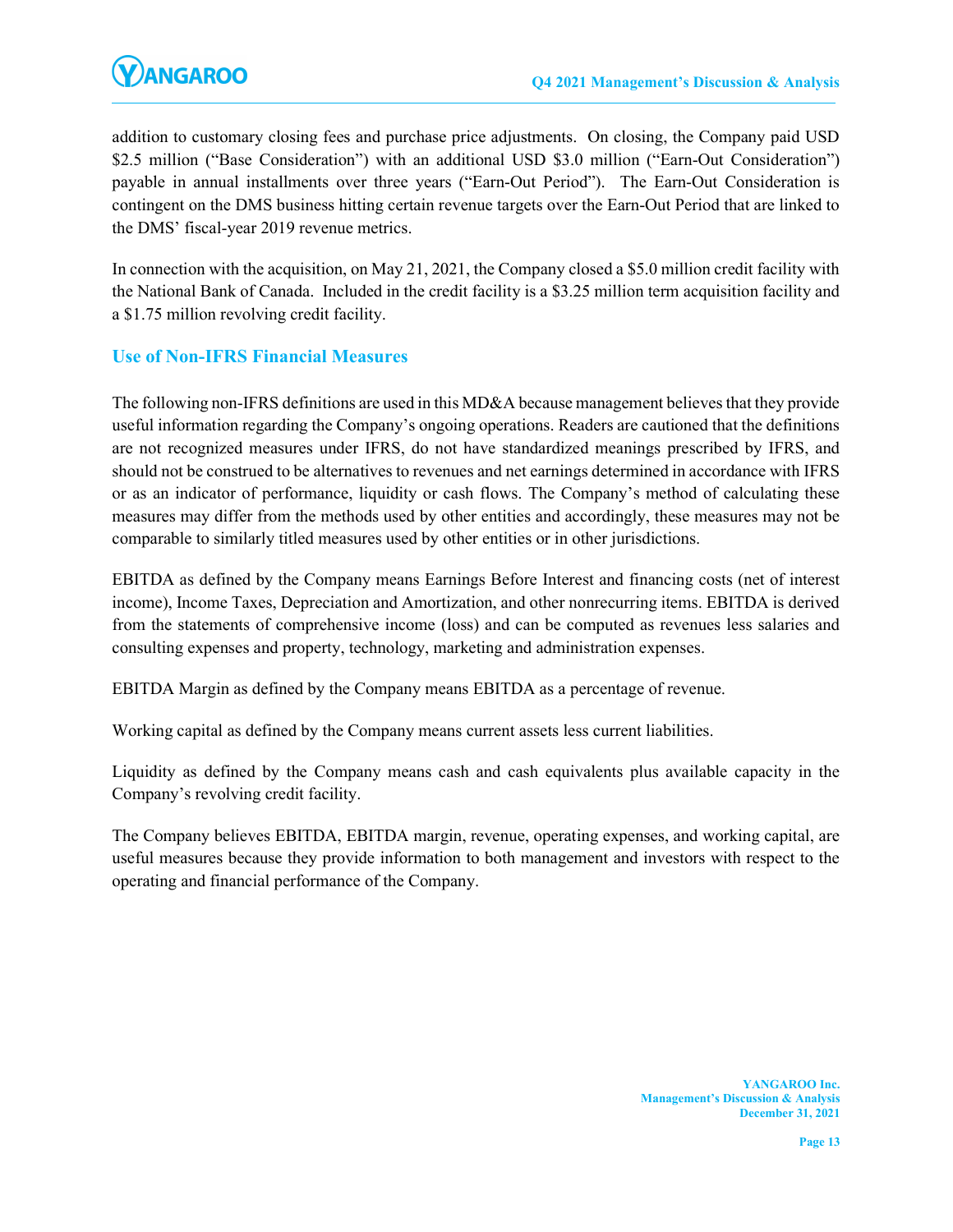

### Share Capital

The following securities were outstanding as at May 2, 2022:

| Common Shares                 | 62, 287, 140 |
|-------------------------------|--------------|
| Warrants                      |              |
| <b>Stock Options</b>          | 5,642,000    |
| <b>Restricted Share Units</b> | 150,000      |

### Liquidity Risk and Capital Resources

Liquidity risk is the risk that the Company will not be able to meet its financial obligations as they become due. The Company's policy is to ensure that it will always have sufficient cash to allow it to meet its liabilities when they become due, under both normal and stressed conditions, without incurring unacceptable losses or risking damage to the Company's reputation. The key to success in managing liquidity is the degree of certainty in the cash flow projections.

The Company manages its liquidity risk by forecasting cash flows from operations and anticipating investing and financing activities, and review and approval of planned expenditures.

Typically, the Company ensures that it has sufficient cash on demand to meet expected operational expenses. To achieve this objective, the Company prepares annual expenditure budgets, which are regularly monitored and updated as considered necessary.

As at December 31, 2021, the Company had a cash balance of \$973,988 and working capital of \$1,156,058.

The Company also has a revolving demand loan facility in the amount of \$1,750,000 with \$nil drawn as at December 31, 2021. Borrowings are due on demand bears interest at the bank's prime rate plus 1.95% per annum.

As at December 31, 2021 the Company had no capital commitments other than as disclosed in the financial statements.

In light of the Company's current financial results and market environment, the Company is in regular communication with its lenders and may seek modifications to its existing banking agreements.

### Off-Balance Sheet Arrangements

The Company does not have any off-balance sheet arrangements, other than as disclosed in the financial statements.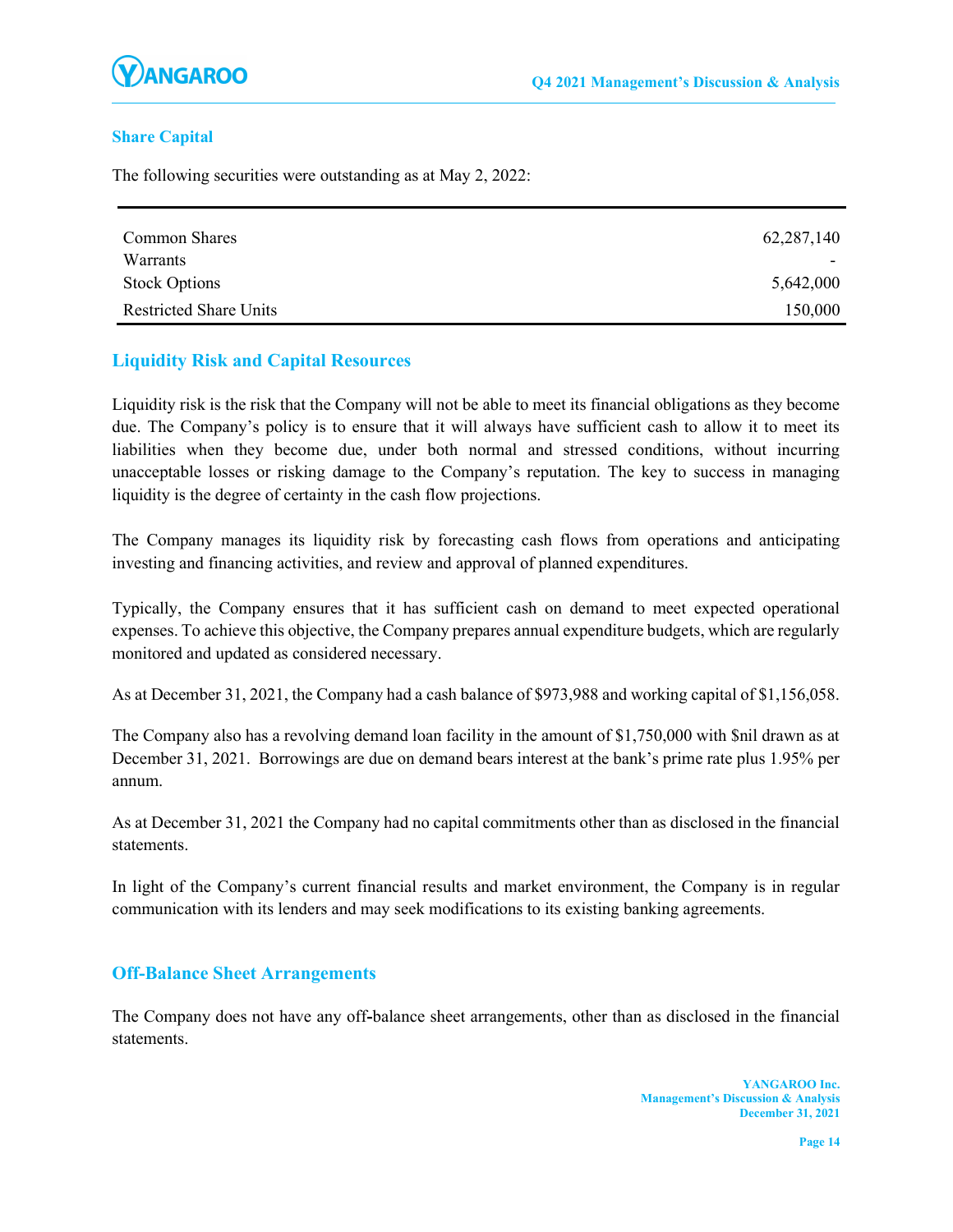

# Related Party Transactions

Key management personnel are comprised of the Company's directors and executive officers. In addition to their salaries, key management personnel also participate in the Company's share option program. Details are disclosed in the notes to the audited annual financial statements for the years ended December 31, 2021 and 2020.

# Critical Accounting Policies and Estimates

The preparation of financial statements in compliance with IFRS requires management to make certain critical accounting estimates. It also requires management to exercise judgment in applying the Company's accounting policies. The areas involving a higher degree of judgment or complexity, or areas where assumptions and estimates are significant to the financial statements include the following: share-based payments, revenue recognition, investment tax credits, functional currency, collectability of accounts receivable, leases and capitalized development costs. Please refer to the audited annual financial statements for the years ended December 31, 2021 and 2020 for further information.

### Internal Controls

Disclosure controls and procedures within the Company have been designed to provide reasonable assurance that all relevant information is identified to its management, including the Company's Chief Executive Officer ("CEO") and Chief Financial Officer ("CFO"), as appropriate, to allow required disclosures to be made in a timely fashion.

Internal controls over financial reporting have been designed by management, under the supervision of and with the participation of the Company's CEO and CFO, to provide reasonable assurance regarding the reliability of the Company's financial reporting and the preparation of financial statements for external purposes in accordance with IFRS.

#### Risk Management

The Company is exposed to a variety of risks, including, but not limited to the risks set out below. The Company considers these risks the most significant to potential investors, but not all of the risks associated with an investment in securities of YANGAROO Inc.

- 1. Financial Risk Management
	- Market risk
	- Currency risk
	- Interest rate risk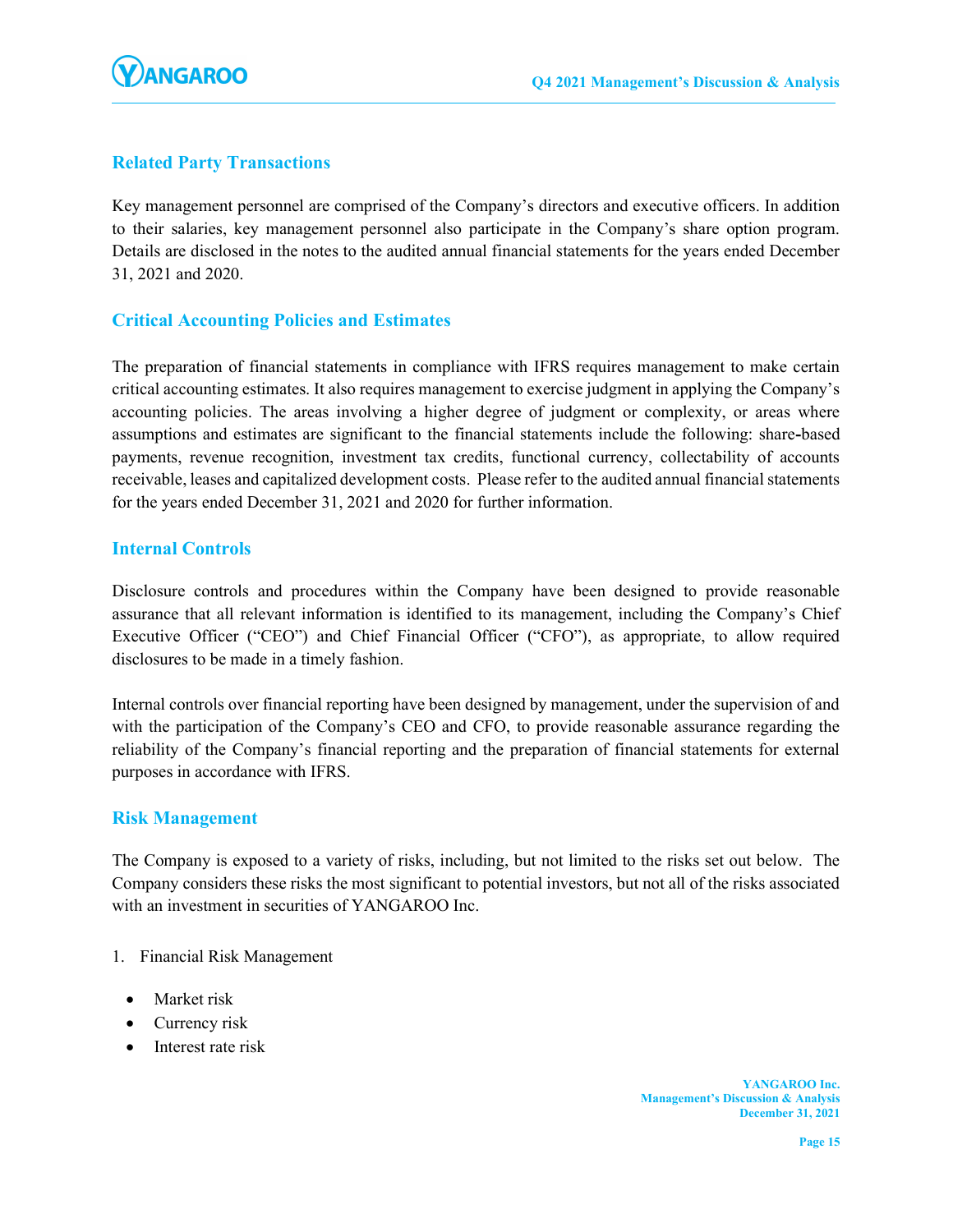

- Credit risk
- Liquidity risk
- Fair value
- 2. Operational Risks
	- Seasonality of advertising revenue
	- Dependent on the internet as a medium for business and communication
	- The lack of a defined market for the Company's product
	- Online commerce security
	- The ability to generate revenue and control operating costs
	- Lack of profitability
	- Contingencies
	- Impact of human error
	- Customer concentration risk
- 3. Non-Financial Risks
	- Heavily relying on upper management
	- Management of growth
	- Competition risks
	- Availability and dependence on management and outside advisors
	- Price and volatility of public stock
	- Global financial conditions

# Approval by the Board of Directors

The Board of Directors approved the content of this MD&A on April 28, 2022. Disclosure contained in this document is current to this date, unless otherwise stated.

# Other Information

Additional information relating to the Company is available under the Company's profile on SEDAR at www.sedar.com.